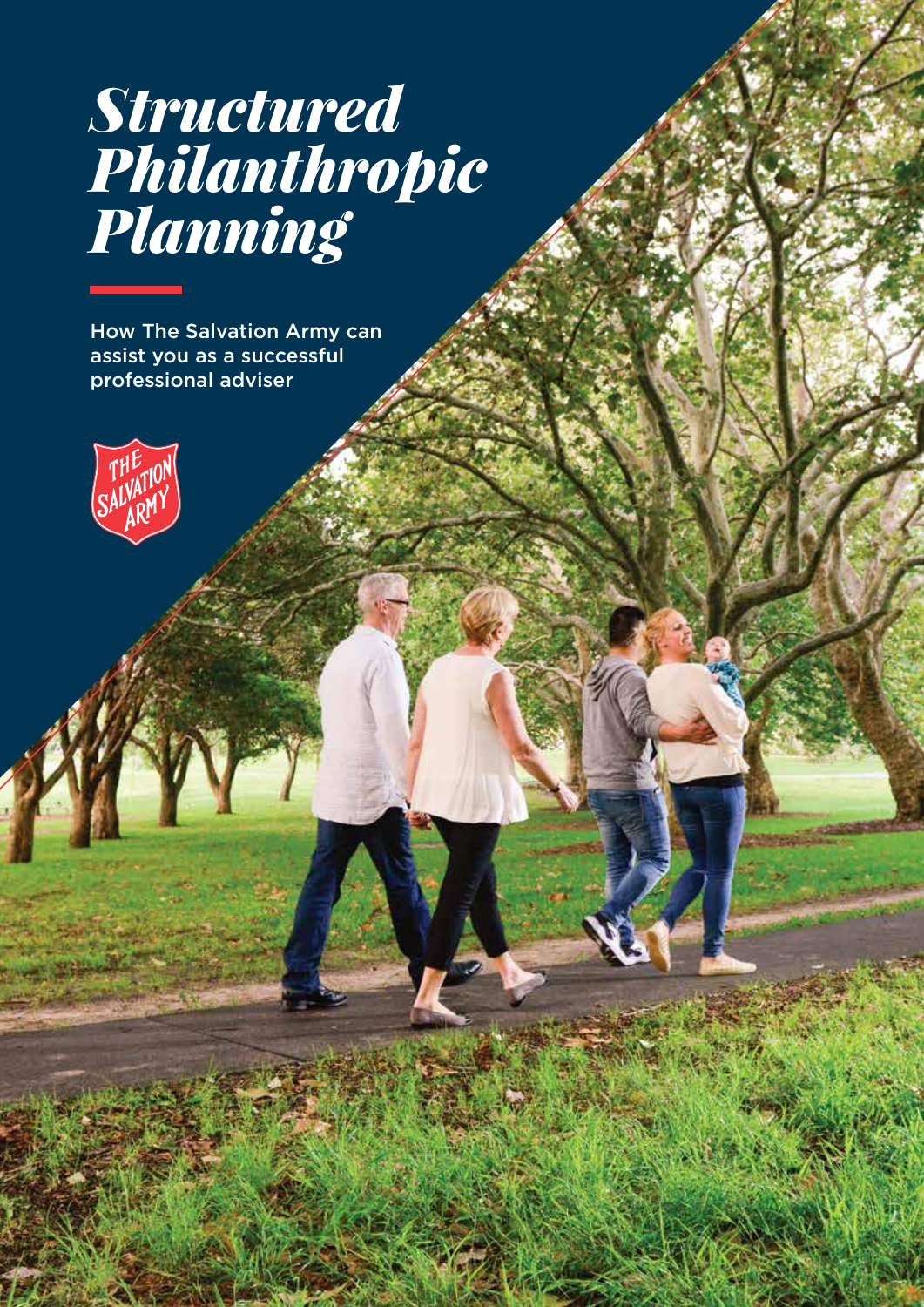# *One conversation has the potential to change the world*

### **Philanthropy & advisers – building better client relationships**

Discussing philanthropic investments and estate planning with clients is no longer an "add-on" but a strategic solution to a client's financial and wholeof-life situation.

The relationship between professional advisers, HNWI and their families can be quite special and beneficial. Findings from The Australian Centre for Philanthropy and Nonprofit Studies<sup>2</sup> reveal that:

For clients, it appeals to their financial goals and personal values. It can provide innovative solutions to managing tax liabilities, while simultaneously providing joy, meaning and social benefit to the community.

Research shows that financial advisers need to deliver a "value add" for their clients, especially High Net Worth Individuals (HNWI)<sup>2</sup>. Offering structured, strategic philanthropic advice can help a firm's competitive advantage.

- Wealth management professionals are uniquely positioned to guide clients with philanthropic decisions.
- Understanding a client's charitable inclinations is important in establishing a deep, trusting relationship.
- Meaningful engagement opportunities exist between advisers, clients, charities and the community.
- Philanthropic discussions enable advisers to interact with the next generation of clients and family.

### **Your unique opportunity to spark change**

Including philanthropic advice in your offering is more than corporate social responsibility. It is a superior service, with potential for broader intergenerational and family engagement with your clients.

Through your guidance you are in a unique position to help them:

- Unlock purpose and satisfy deeplyheld values to give back to society.
- Take on an attitude of abundance realising and celebrating what they have achieved.
- Facilitate the transfer of wealth and values across generations.
- Prepare for retirement.
- Consider their legacy.
- Realise their philanthropic potential.
- Feel good about their capacity to make a lasting difference.

A single philanthropic gift can provide hope, healing and transformational change to hundreds, or thousands of people. Consider the amazing impact you could inspire and enable in a day, week or year of such conversations!

Partner with us to help create a better world, one meeting at a time. Experience the joy of being a powerful agent of change.

**The cultural shift towards more structured & purposeful philanthropy** 

According to the 2016 Giving Australia report<sup>3</sup>, public interest is growing in personal engagement with charities and a more strategic, structured approach to philanthropy.

Gone are the days when philanthropy was just about giving money. The Australian Philanthropy Summit 2016 discussed that key philanthropists see themselves as innovators, network enablers, interrupters of the status quo, a voice for the voiceless using their influence and resources in pursuit of a larger vision. Entrepreneurs such as Bill Gates, Paul Ramsay and Andrew and Nicola Forrest have been inspiring examples of people dedicating their wealth and influence to the betterment of society.

A study2 of HNWI clients of financial advisers revealed:

> philanthropy as part of a checklist on their goals and interests – even those

- Clients are open to discussions about who believe they were not yet ready to engage in philanthropy.
- Clients recognise the benefits of discussing philanthropic decisionmaking in a safe environment.
- Clients are interested in learning from the experience of people who For example, through a Private Ancillary Fund (PAF).
- Not discussing philanthropy limits learning opportunities for clients

have already formalised their giving.

around tax-effective giving options.

**Being a trusted adviser is about relationships. The deeper the relationship – the more you know your client, their values and what drives them – the more successful you will be as a trusted adviser.1** 

**– Chris Wilson, director, Koda Capital, & founding member, Impact100Melbourne**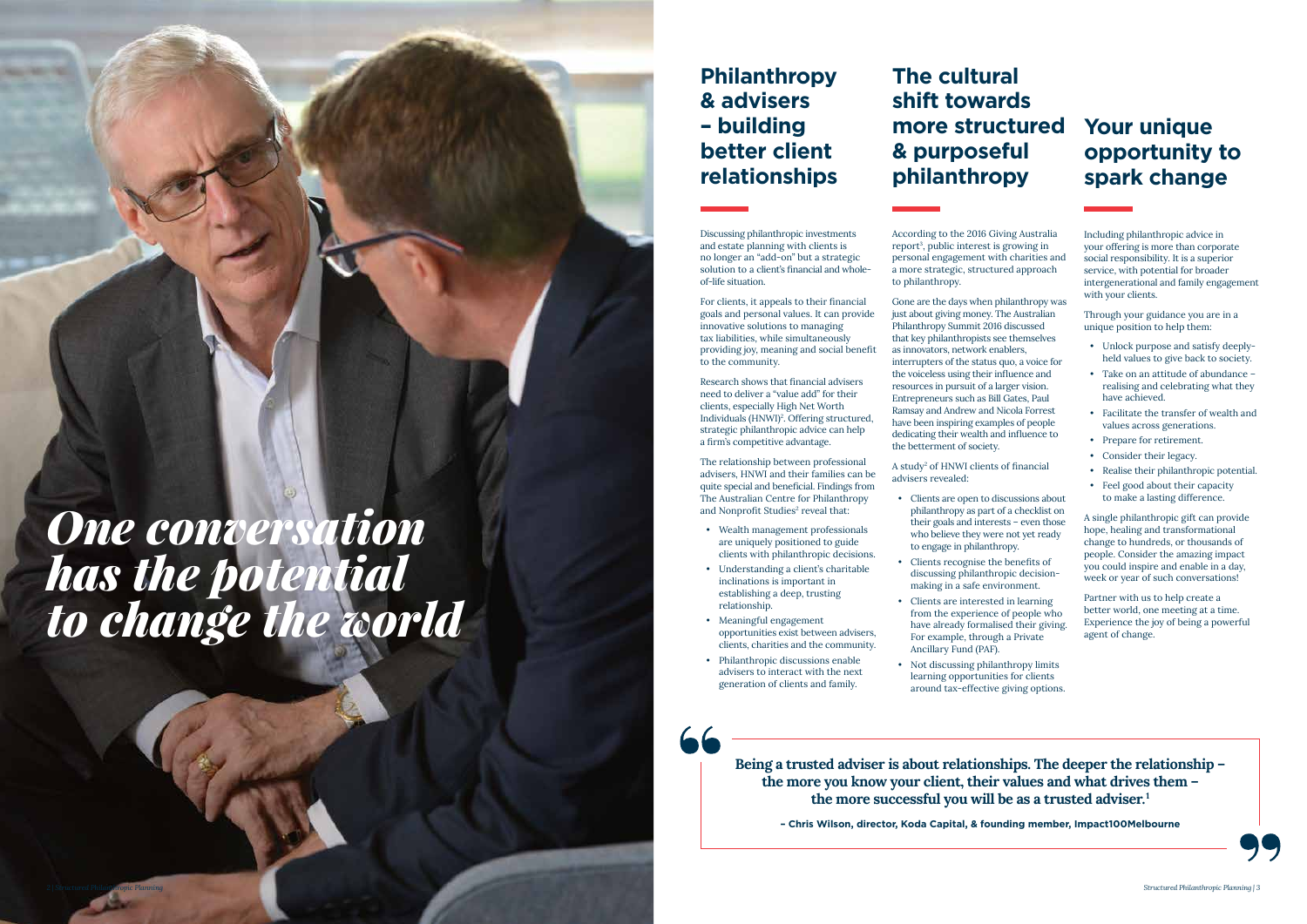## *Overcoming client constraints to giving*

**There are two main reasons why clients may have not yet formalised their giving through a structure**  such as a family trust or foundation<sup>2</sup>:

# **Useful questions to help get your clients**

**thinking**

When have you enjoyed giving the most?

- What would be the most  $\blacktriangleright$ meaningful thing you could accomplish with your giving?
- Have you considered how you would like to be remembered?

# *How to proactively introduce the topic of philanthropy*

Below are some examples of ways you might like to bring up the topic of philanthropy with your clients.

"Many of our clients are business and community leaders with a passion and commitment to making a difference in the world. If you inform us of the cause(s) you are most passionate about we can suggest ways in which your

giving might have the greatest impact in the short, medium and long term."

"Philanthropic investments are important financial decisions. That's why we want to provide you with all the information you need to make wise giving choices that reflect your values, align with your priorities and offer the best structure for your situation."

| <b>Constraints</b>                                                                        | <b>Easily overcome by</b>                                                                                                                                                                      |
|-------------------------------------------------------------------------------------------|------------------------------------------------------------------------------------------------------------------------------------------------------------------------------------------------|
| Not knowing about<br>the option of<br>formalising their<br>philanthropic desires.         | A trusted adviser can map out a<br>charitable giving structure for their<br>clients and demonstrate the associated<br>advantages.                                                              |
| Feeling overwhelmed<br>with the number of<br>possible causes and<br>charities to support. | Charities can improve confidence<br>about their operational effectiveness by<br>providing measureable social outcomes<br>to advisers and clients (through reports<br>or personal encounters).* |

#### **Philanthropic advice should only recommend trusted charities that advisers know and understand, just as they would with any fund manager.**

# *Estate planning*

Advisers owe a duty of care to ensure their clients have a valid and up-to-date Will. You can help your clients leave a lasting legacy by suggesting they leave a gift in their Will.

#### **Did you know?**

- Only 50 per cent of Australian adults have a current Will.<sup>3</sup> Advisers are in a good position to ensure their clients have a valid Will.
- Advisers can encourage their clients to consider leaving a gift in their Will after they have taken care of their families.
- While more than 84 per cent of people surveyed give to charities in time and/or money, only 30 per cent of Australians say they would consider leaving a gift in their Will<sup>3</sup>. The main reason for this is they have never been asked and are not aware they can.
- Clients do not need to specify the size of their gift. They can leave a residual gift after taking care of their families or they can gift a percentage of their estate. A percentage allows for inflation and, as the values of assets change, so does the legacy.
- In one year, The Salvation Army assists more than 150,000 families in a significant way.<sup>5</sup> Close to 50 per cent of this important work is funded by people who have chosen to include a gift in their Will.



#### **Integrating philanthropy and estate planning into your practice**

not just within the family, but also with the financial adviser – which helps ensure the longevity of client relationships.

- Clients prefer working with businesses associated with good causes.4
- There is low awareness among HNWI of the different ways to philanthropically give2 . Financial advisers can provide advice on a range of structured philanthropic options. For example, planned, taxeffective vehicles such as Private Ancillary Funds or Public Ancillary Funds may suit different clients.
- Research shows that interest from clients in participating in educational seminars on this subject is strong.2
- Advisers can help prepare clients for greater meaning and impact in their retirement. For many people, retirement is a well-deserved rest. For others, it is the time they want to shift gear and invest themselves in worthy causes. As advisers, you can make valuable connections for your clients who might be interested in serving on non-profit boards or committees, or wish to use their skills in professional volunteer opportunities in addition to contributing philanthropically.



- Philanthropic advice and corporate social responsibility are a proven way for advisory firms to enhance their reputation, attract and retain clients, and improve staff and community engagement.
- Philanthropy brings generations together in constructive discussions and unites them in purpose. This builds intergenerational trust,

Many advisers already integrate estate planning into their practice but an increasing number are now introducing structured philanthropy into their conversations with clients. Here are some of the reasons why more advisers bring up philanthropy with their clients: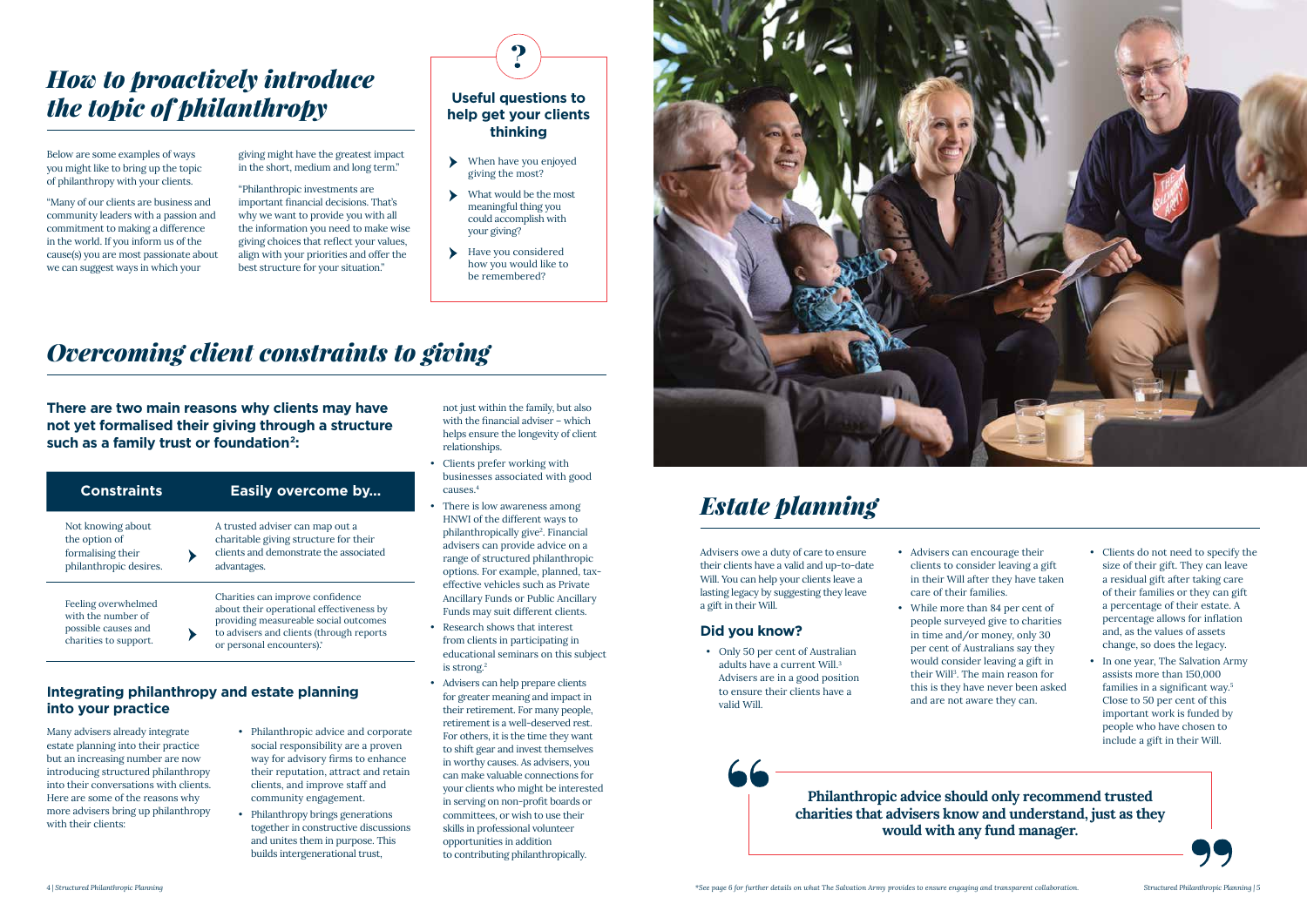As a well-respected and long-standing non-profit organisation trusted<sup>6</sup> by **Australians, The Salvation Army partners with philanthropists and companies to be a force for good in society. We offer:**

# *Why partner with The Salvation Army*

### **Philanthropic Giving Circles**

#### **Educational events**

Donors have the opportunity to maximise impact and expand networks of like-minded peers.

Intimate educational events for advisers and their clients on topics such as homelessness, youth at risk, ending slavery and recovery from addictions.

#### **Social impact measurement**

Clear and measurable outcomes achieved from donations.

> Opportunities for sponsorship, co-branding or cause-related marketing.

## 业 Caring for people

Accountable and regular reporting to donors. Special events and program visits for major gift donors.

**The Salvation Army recognises the important role trusted advisers play in society, and in helping your clients achieve their financial and philanthropic goals. We would love to help you inspire your clients and share in the joy of bringing hope where it's needed most. Together we can transform the world in which we live.**



**The Salvation Army is a Christian movement dedicated to sharing the love of Jesus. We share the love of Jesus by:**



**Recognising that God is already at work in the** 

# **world, we value:**



#### **We commit ourselves in prayer and practice to this land of Australia and its people, seeking reconciliation, unity and equity.**

Working for justice



Building healthy communities



Creating faith pathways

仪



# *Our values*

### **Transparency Partnership**

*6 | Structured Philanthropic Planning Structured Philanthropic Planning | 7*